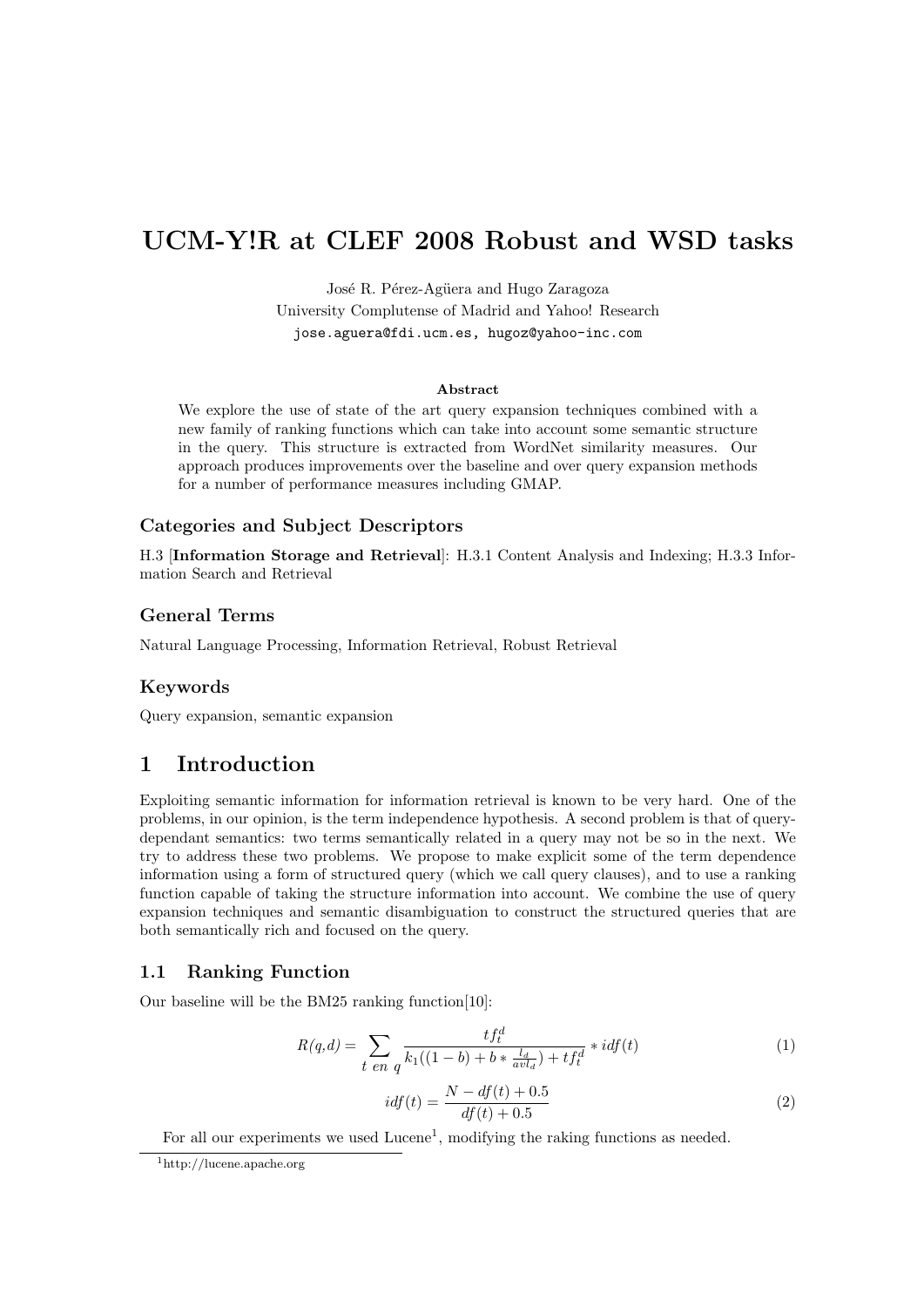## 1.2 Query Expansion Algorithms

Our first approach is to apply state of the art query expansion methods. We selected two methods which we find very effective.

#### 1.3 Information-theoretic approach

One of the most interesting approaches based on term distribution analysis has been proposed by C. Carpineto et. al. [2], and uses the concept the Kullback-Liebler Divergence [3] to compute the divergence between the probability distributions of terms in the whole collection and in the top ranked documents obtained for a first pass retrieval using the original user query. The most likely terms to expand the query are those with a high probability in the top ranked set and low probability in the whole collection. For the term  $t$  this divergence is:

$$
w(t) = P_R(t)\log\frac{P_R(t)}{P_C(t)}
$$
\n<sup>(3)</sup>

where  $P_R(t)$  is the probability of the term t in the top ranked documents, and  $P_C(t)$  is the probability of the term t in the whole collection.

#### 1.4 Divergence From Randomness for Query Expansion

The Divergence From Randomness (DFR) [1] term weighting model infers the informativeness of a term by the divergence between its distribution in the top-ranked documents and a random distribution. The most effective DFR term weighting model is the Bo1 model that uses the Bose-Einstein statistics [8, 6]:

$$
w(t) = \text{tf}_x \log_2(\frac{1+P_n}{P_n}) + \log(1+P_n)
$$
\n(4)

where  $tf_x$  is the frequency of the query term in the x top-ranked documents and  $P_n$  is given by  $\frac{F}{N}$ , where F is the frequency of the query term in the collection and N is the number of documents in the collection.

We have used the first document retrieved for term extraction. The number of terms used to expand the original query has been 40.

#### 1.5 Methods for Reweighing the Expanded Query Terms

After the list of candidate terms has been generated by one of the methods described above, the selected terms which will be added to the query must be re-weighted. Different schemas have been proposed for this task. We have compared these schemas and tested which is the most appropriate for each expansion method and for our combined query expansion method.

The classical approach to term re-weighting is the Rocchio algorithm [11]. In this work we have used Rocchio's beta formula, which requires only the  $\beta$  parameter, and computes the new weight *qtw* of the term in the query as:

$$
qt_w = \frac{qtf}{qtf_{max}} + \beta \frac{w(t)}{w_{max}(t)}
$$
\n<sup>(5)</sup>

where  $w(t)$  is the original expansion weight of term t,  $w_{max}(t)$  is the maximum  $w(t)$  of the expanded query terms,  $\beta$  is a parameter, qtf is the frequency of the term t in the query and qtfmax is the maximum term frequency in the query q. In all our experiments,  $\beta$  is set to 0.3.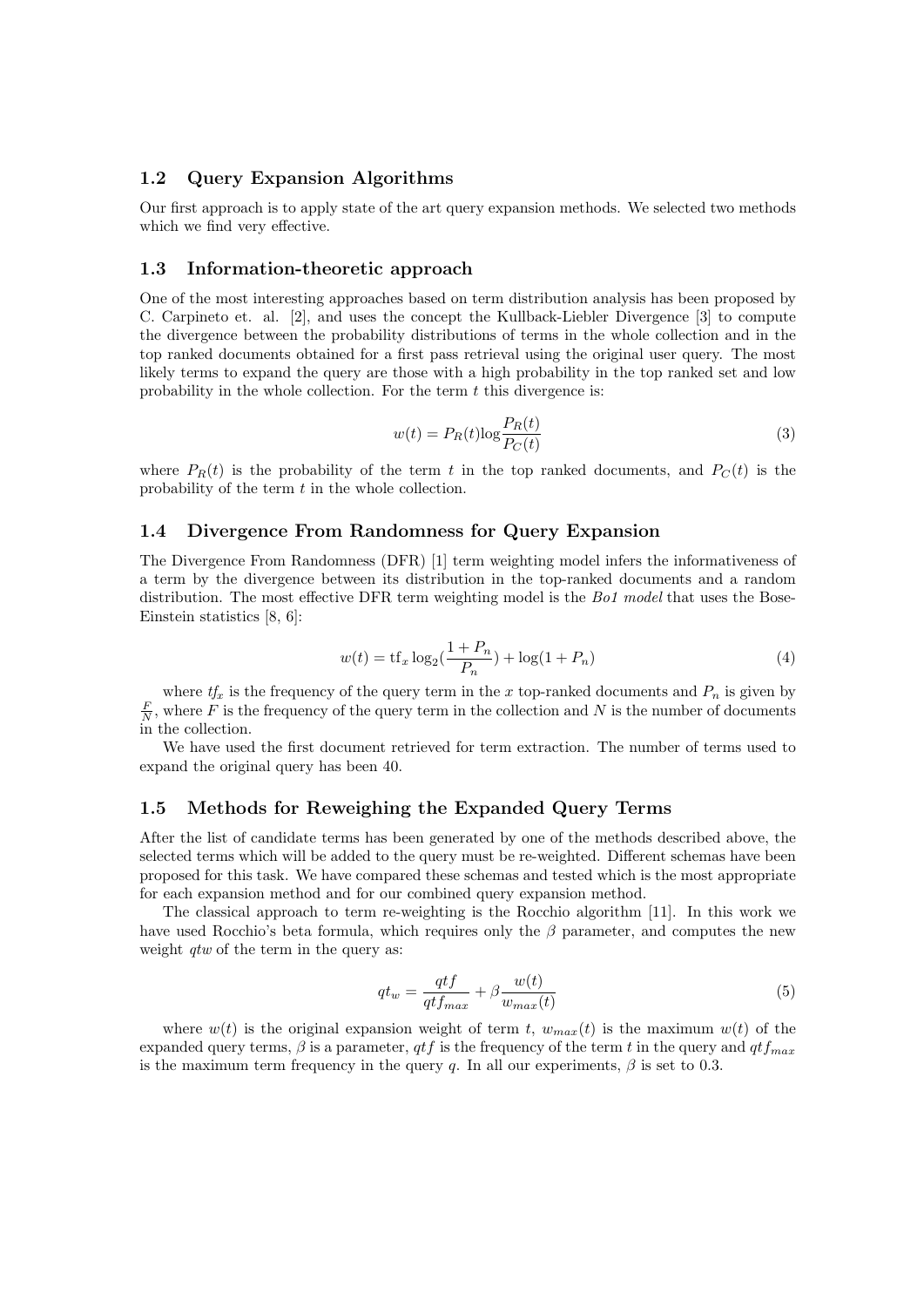### 1.6 Query Performance Prediction

Query expansion is known to degrade the performance of some queries. In order to alleviate this problem we experimented with query quality predictors [4]. For efficiency reasons we only consider pre-retrieval methods. In particular, we used the AvICTF predictor proposed by [5]:

$$
AvICTF = \frac{\log_2 \prod_{t \in Q} ICTF}{ql} = \frac{\log_2 \prod_{t \in Q} \frac{T}{F}}{ql}
$$
\n
$$
(6)
$$

where  $T$  is the number of tokens in the collection. The predictor is used as follows. We compute the AvICTF value of the expanded query. If this value is above a certain threshold (9.0) we will use the expanded query. Otherwise we use the original query. The threshold was found empirically on the training corpus.

# 2 Standard Query Expansion Results

In table 1 we report results on the baseline and query expansion for several evaluation measures, including GMAP which is perhaps the most interesting in the context of robust retrieval.

|                       | MAP   | <b>GMAP</b> | <b>R-PREC</b> | P@5   | P@10  |
|-----------------------|-------|-------------|---------------|-------|-------|
| BM25 (baseline)       | .3614 | .1553       | .3524         | .4325 | .3663 |
| $BM25 + KLD$          | .3833 | .1527       | .3647         | .4575 | .3869 |
| $BM25 + Bo1$          | .3835 | .1528       | .3615         | .4613 | .3844 |
| $BM25 + Bo1 + AvICTF$ | .3811 | .1518       | .3587         | .4550 | .3831 |

Table 1: Evaluation for different expansion methods.

As we can see, the query expansion methods obtain some improvement over the baseline, for all linear average measures, but not for GMAP. As it is usually the case, the query expansion methods are hurting the performance of the hardest queries. AvICTF it is helping somewhat but not enough to improve over the baseline.

# 3 Structured Query Expansion

Simply adding terms to a query may not be the best way to enrich them. We believe that adding related terms worsens the term independence hypothesis. In this section we explore an alternative family of ranking functions that addresses this issue. This scoring method is inspired in the fielded version of BM25 proposed in [9], and was proposed in [7], where it is described in more detail. Here we will give only a brief description.

Related terms are grouped in sets called clauses, and queries are defined as sets of clauses. Terms within the clauses and clauses themselves may be weighted. Each clause is considered as a pseudo term with each own  $tf$  and  $idf$ :

$$
score(d, qc) = \sum_{i=1}^{n} \frac{tf(c_i, d)}{k_1 \cdot (1 - b + b \cdot \frac{|d|}{avgdl}) + tf(c_i, d)} \cdot Eidf(c_i, d)
$$
\n
$$
(7)
$$

where qc is the expanded query with clauses,  $c_i$  is the *i*th clause, and  $tf(c_i, d)$  is the sum of term frequencies in the clause<sup>2</sup>:

$$
tf(c_i, d) = \sum_{t \in c_i} tf(t, d)
$$

<sup>&</sup>lt;sup>2</sup>In the original formulation [7]  $tf(c_i, d)$  was defined as a weighted sum, taking  $w_t$  into account. This is more general and makes more sense from a theoretical point of view. However, for this task we observed better results if we dropped the weights. They are only used in the computation of Eidf. This needs further investigation.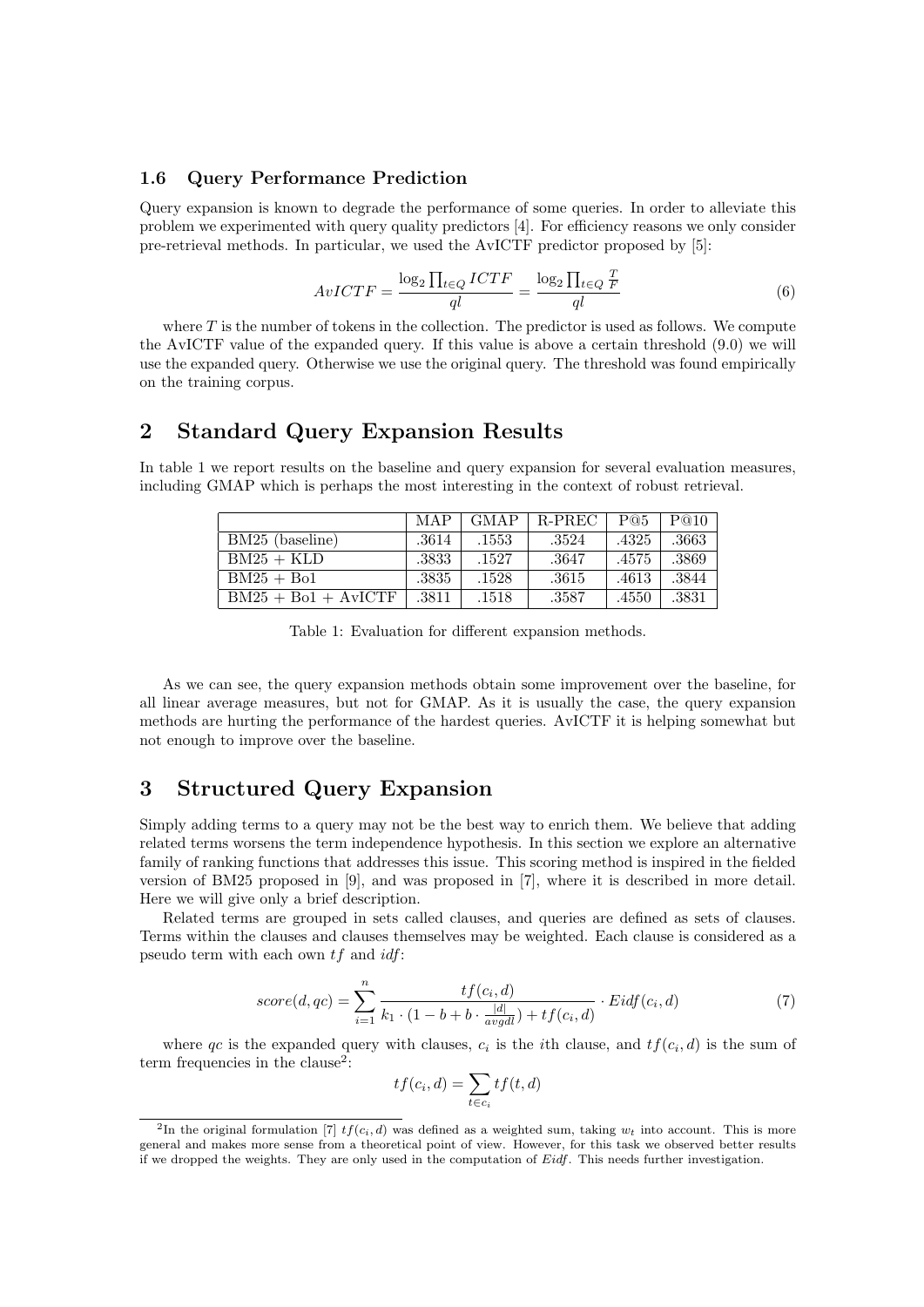We replace the *idf* term by a *clause idf*, defined as the expected *idf* of a term in the clause:

$$
Eidf(c,d) = \frac{1}{\sum_{t' \in c} w_{t'} \cdot tf(d,t')} \sum_{(t,w_t) \in c} w_t \cdot tf(d,t) \cdot idf(t)
$$
\n
$$
(8)
$$

This has several nice properties, for example terms added with very small weights have very small effect on the clause idf, and terms not occurring in the document have no effect at all. See [7] for more details and a comparaison to other solutions. However, it has the dissadvantage that it needs to be computed for every clause in every document, at query time, unlike idf which can be pre-computed for each term.

This scoring method provides a method to introduce into the ranking function the expanded terms without the need of Rocchio. The question remains how to construct the clauses. Our hypothesis is that semantically related terms should be grouped in clauses. The CLEF corpus is ideal to test this hypothesis since all the terms in it have be annotated with their corresponding synset in WordNet. Our approach is described in the next section.

#### 3.1 Exploiting WSD and WordNet for the construction of clauses

We need to construct a structured query from the initial user query. We have explored many possibilities, most of which lead to bad results (worse than simple expansion). We describe here the method used for our CLEF submission, which was quite successful.

In our experience state of the art query expansion methods are superior than *semantic expan*sion methods based on WordNet or corpus statistics; their main advantage is that they lead to expansions that are truly query dependant; semantic information tends to be too vague and it is hard to use without knowing the context in which a word is used. However, the idea behind our method is that query expansion and semantic information may be used complementary. In particular, semantic information may be useful to decide the semantic query structure (query clauses in our case).

We proceed as follows. First we assign to each original query term a different query clause (we assume query terms to be independent in the traditional way). We assign the weight of 1 to these terms. Then we do standard query expansion and select the usual number of expansion terms (40 in our case) for the query. We use the DFR Bo1 method for this, although similar results can be obtained with the other methods. We then compute a semantic similarity between each original query word and each expansion word (discussed below). If this similarity is above a threshold  $\alpha$ , we include the expanded term in the clause of the original term; we assign to this term a weight equal its expansion weight. All the expanded terms remaining are grouped into an extra query clause. This way, the number of clauses is always equal to  $|q|+1$ .

As an example, let's say that the original query was  $a, b$  and the terms  $c, d, e$  were found to be good expansion terms, with weights  $w_c, w_d, w_e$  respectively. After computing the 6 semantic distances between original and expanded terms, we would check which were above a threshold α. Say for example that only d was sufficiently similar to b, all other similarities being bellow  $α$ . Then we would end up with the query:

$$
\{ \{ (a,1) \}, \{ (b,1), (d,w_d) \}, \{ (c,w_c), (e,w_d) \} \}
$$

Semantic similarities are computed based on WordNet. There exists an extensive literature on measures of semantic similarity. We have used the WordNet Similarity<sup>3</sup> package, which contains many semantic measures. In particular we used (after some experimentation) the wup measure [12] which is based on the LCS (Lexical Conceptual Structure) depth of the term pair in WordNet. The threshold  $\alpha$  is a free parameter and we submitted results with different thresholds. In order to map the terms to WordNet, we used the WSD information in the corpus.

#### 3.2 Results

We report here results on the semantic clause method described above.

<sup>3</sup>http://wn-similarity.sourceforge.net/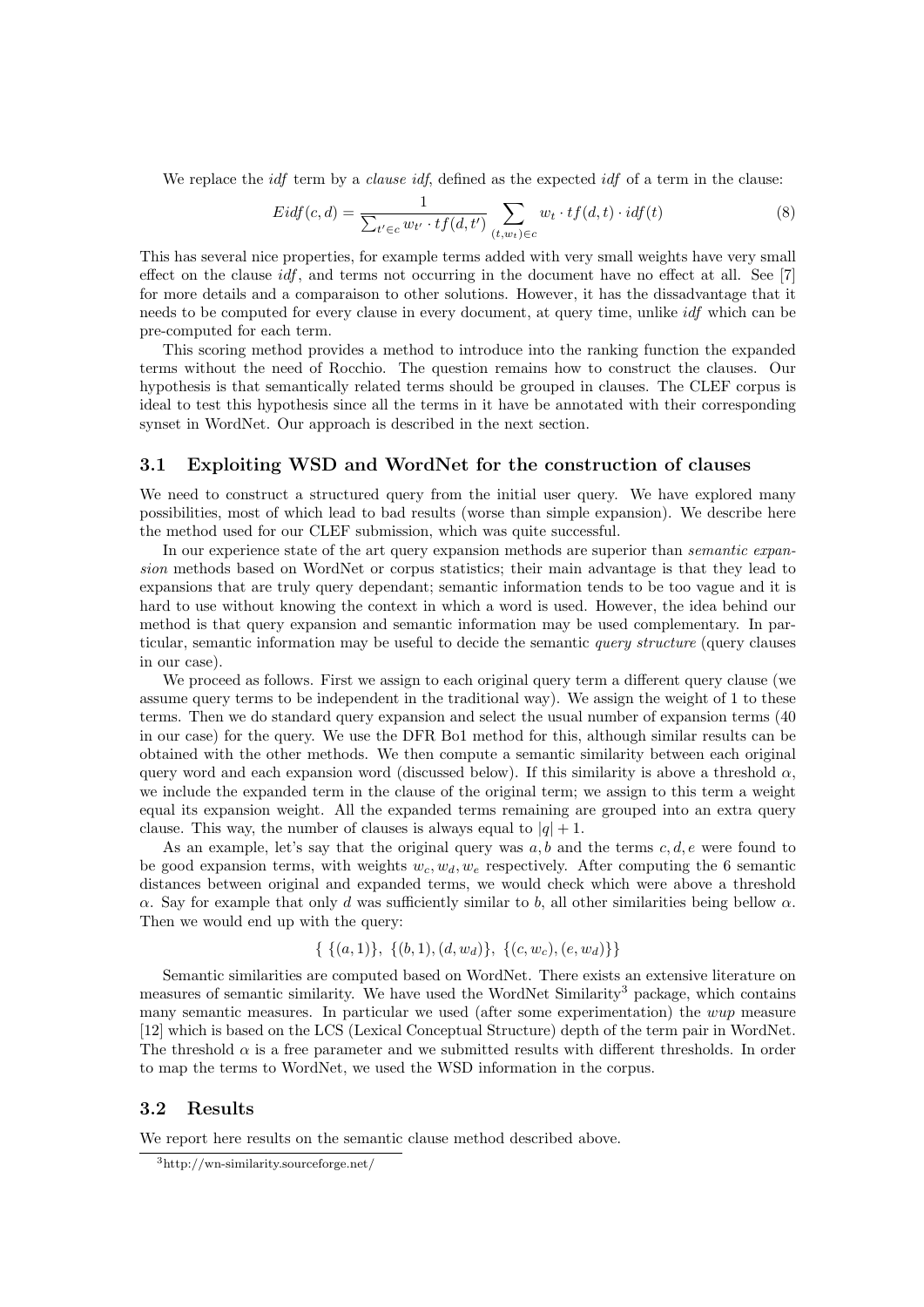Table 2: Results for clause queries using different similarity thresholds in WordNet.  $\alpha$  is the similarity threshold.

|                                       | MAP   | <b>GMAP</b> | R-PREC | P@5   | P@10  |
|---------------------------------------|-------|-------------|--------|-------|-------|
| BM25 (baseline)                       | .3614 | .1553       | .3524  | .4325 | .3663 |
| $BM25 + Bo1$                          | .3835 | .1528       | .3615  | .4613 | .3844 |
| $BM25 + Bol + Clauses (\alpha = 0.0)$ | .3937 | .1620       | .3735  | .4600 | .3869 |
| $BM25 + Bol + Clauses (\alpha = 0.3)$ | .3935 | .1613       | .3726  | .4563 | .3869 |
| $BM25 + Bo1 + Clauses (\alpha = 0.6)$ | .3926 | .1606       | .3737  | .4600 | .3906 |
| $BM25 + Bo1 + Clauses (\alpha = 0.9)$ | .3957 | .1618       | .3772  | .4625 | .3975 |

We can see that the proposed method improves results over the baseline and over query expansion, for all relevance measures including GMAP. This is very encouraging because it is one of the few results to our knowledge that show that WordNet information and WSD can be used to improve ad-hoc retrieval in an open domain.

Note that increasing values of  $\alpha$  lead to increasing results<sup>4</sup>; however  $\alpha = 1$  lead to poor results during the testing phase and was not submitted. This is somewhat surprising, reinforces the idea that one must be very conservative in query expansion in order to be robust. This requires further investigation. Further evidence of the robustness of our method is the fact that the use of AvICTF was not found useful.

In our opinion a bottleneck to further improve performance is in the creation of high quality structures. WordNet Similarity methods tend to produce noisy clauses, often putting in correspondence terms that are not related in the context of the query.

## References

- [1] Gianni Amati and Cornelis Joost Van Rijsbergen. Probabilistic models of information retrieval based on measuring the divergence from randomness. ACM Trans. Inf. Syst., 20(4):357–389, 2002.
- [2] Claudio Carpineto, Renato de Mori, Giovanni Romano, and Brigitte Bigi. An informationtheoretic approach to automatic query expansion.  $ACM$  Trans. Inf. Syst., 19(1):1–27, 2001.
- [3] Thomas M. Cover and Joy A. Thomas. *Elements of information theory*. Wiley-Interscience, New York, NY, USA, 1991.
- [4] Ben He and Iadh Ounis. Query performance prediction. Inf. Syst., 31(7):585–594, 2006.
- [5] K. L. Kwok. Experiments with a component theory of probabilistic information retrieval based on single terms as document components. ACM Trans. Inf. Syst., 8(4):363–386, 1990.
- [6] C. Macdonald, B. He, V. Plachouras, and I. Ounis. University of Glasgow at TREC 2005: Experiments in Terabyte and Enterprise Tracks with Terrier. In Proceeddings of the 14th Text REtrieval Conference (TREC 2005), 2005.
- [7] José R. Pérez-Agüera, Hugo Zaragoza, and Lourdes Araujo. Exploiting morphological query structure using genetic optimisation. In NLDB, pages 124–135, 2008.
- [8] V. Plachouras, B. He, and I. Ounis. University of Glasgow at TREC2004: Experiments in Web, Robust and Terabyte tracks with Terrier. In Proceeddings of the 13th Text REtrieval Conference (TREC 2004), 2004.

<sup>&</sup>lt;sup>4</sup>Note that query inclusion requires that similarity is greater than  $\alpha$ , so even for  $\alpha = 0$  many terms are not assigned to clauses.